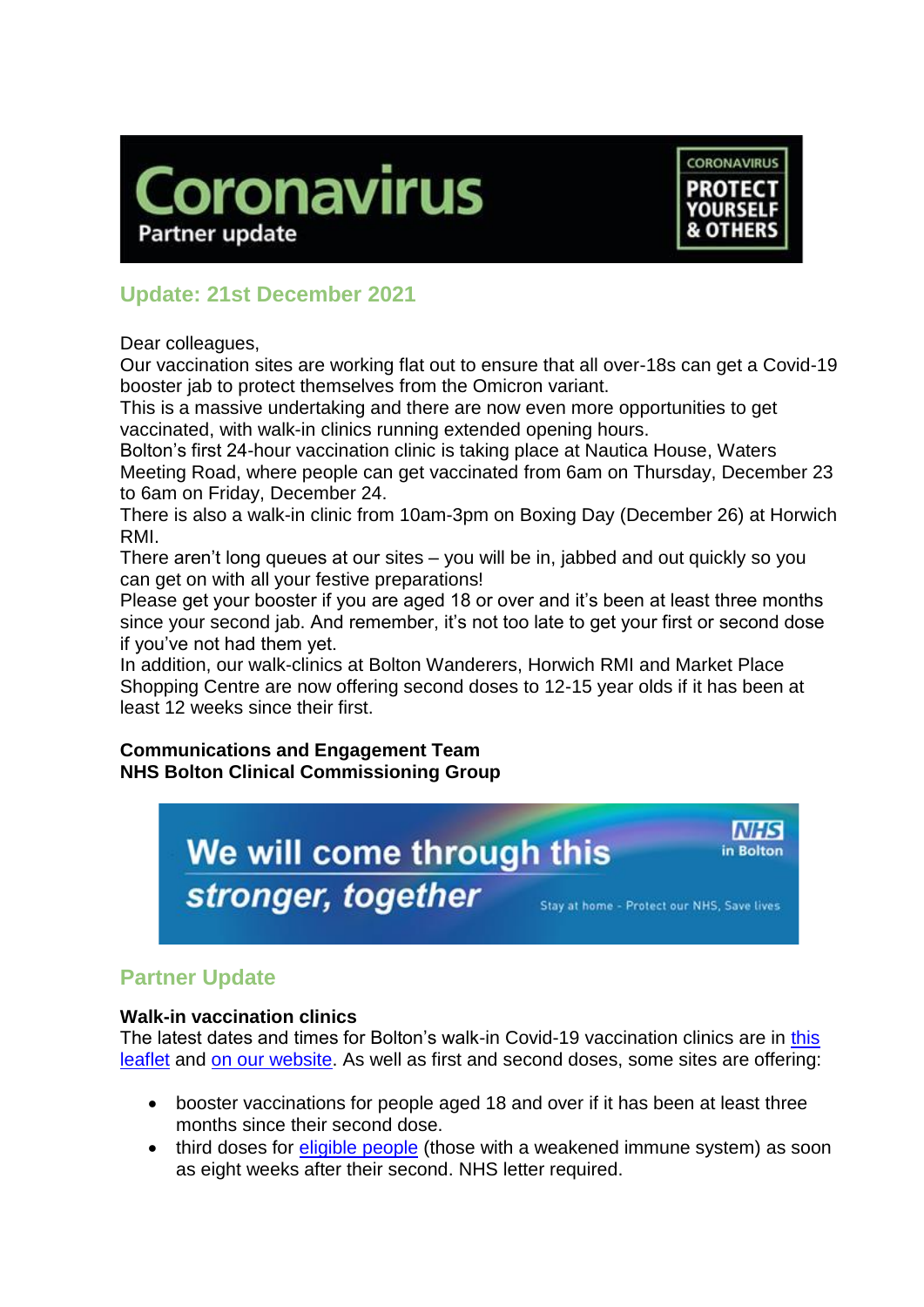• First and second doses for 12-15 year olds.

Over-18s who have recently had Covid should wait 28 days after a positive test to have any dose of the vaccine, 12 weeks for under-18s.

#### **Booster update**

You may find this update on Bolton's [booster vaccination programme](https://www.boltonccg.nhs.uk/media/7702/ks_vaccsprogupdate_dec14.pdf) useful. It is also available in:

- [French](https://www.boltonccg.nhs.uk/media/7717/dec_vaccupdate__french_ccg.pdf)
- [Gujarati](https://www.boltonccg.nhs.uk/media/7722/dec_vaccupdate__gujarati_ccg.pdf)
- [Portuguese](https://www.boltonccg.nhs.uk/media/7721/dec_vaccupdate__portuguese_ccg.pdf)
- [Somali](https://www.boltonccg.nhs.uk/media/7718/dec_vaccupdate__somali_ccg.pdf)
- [Swahili](https://www.boltonccg.nhs.uk/media/7719/dec_vaccupdate__swahili_ccg.pdf)
- [Urdu](https://www.boltonccg.nhs.uk/media/7720/dec_vaccupdate__urdu_ccg.pdf)

The update is also [on the CCG's](https://www.boltonccg.nhs.uk/news-events/news/updates-to-the-bolton-covid-19-vaccination-programme) website and you can use the ReachDeck function (stick figure symbol on the bottom left) to translate it into many different languages. ReachDeck will also read the information out loud in different languages, which you can even save as an MP3.

#### **Volunteer at a vaccination site**

People who would like to volunteer at Bolton's Covid-19 vaccination sites can call 01204 462125, 462157, 462028. Phone lines are open Monday to Friday, 8.30am to 5.30pm.

#### **Mental health support**

Not everyone feels festive at this time of year. If you are struggling, you don't need to cope on your own; there are a number of services which can help:

**Samaritans**

There to listen without judgment. The free and confidential phone line is open 24/7 over the festive period. Call 116 123 or [visit their website.](https://www.samaritans.org/)

- **Single Point of Access (SPoA)** If you need help with anxiety or depression, SPoA can refer you to the best service for support. Call 01204 483101, 9am-9pm.
- **BAND**

Provides one-to-one, drop-in and group support in Bolton. Open most days, including Christmas Day. Call 01204 380643 or email band@familyaction.org.uk.

 **Greater Manchester Mental Health** Free 24-hour helpline: 0800 953 0285.

#### [More information is in this poster.](https://www.boltonccg.nhs.uk/media/7716/winter-2021-mental-health-support.pdf)

#### **Pharmacy Christmas and New Year opening**

If you need help and advice for minor health conditions over the festive period, your local pharmacy is there for you.

The list of Greater Manchester pharmacies which are open on the holidays on Christmas Day (December 25); Monday, December 27; Tuesday, December 28, and